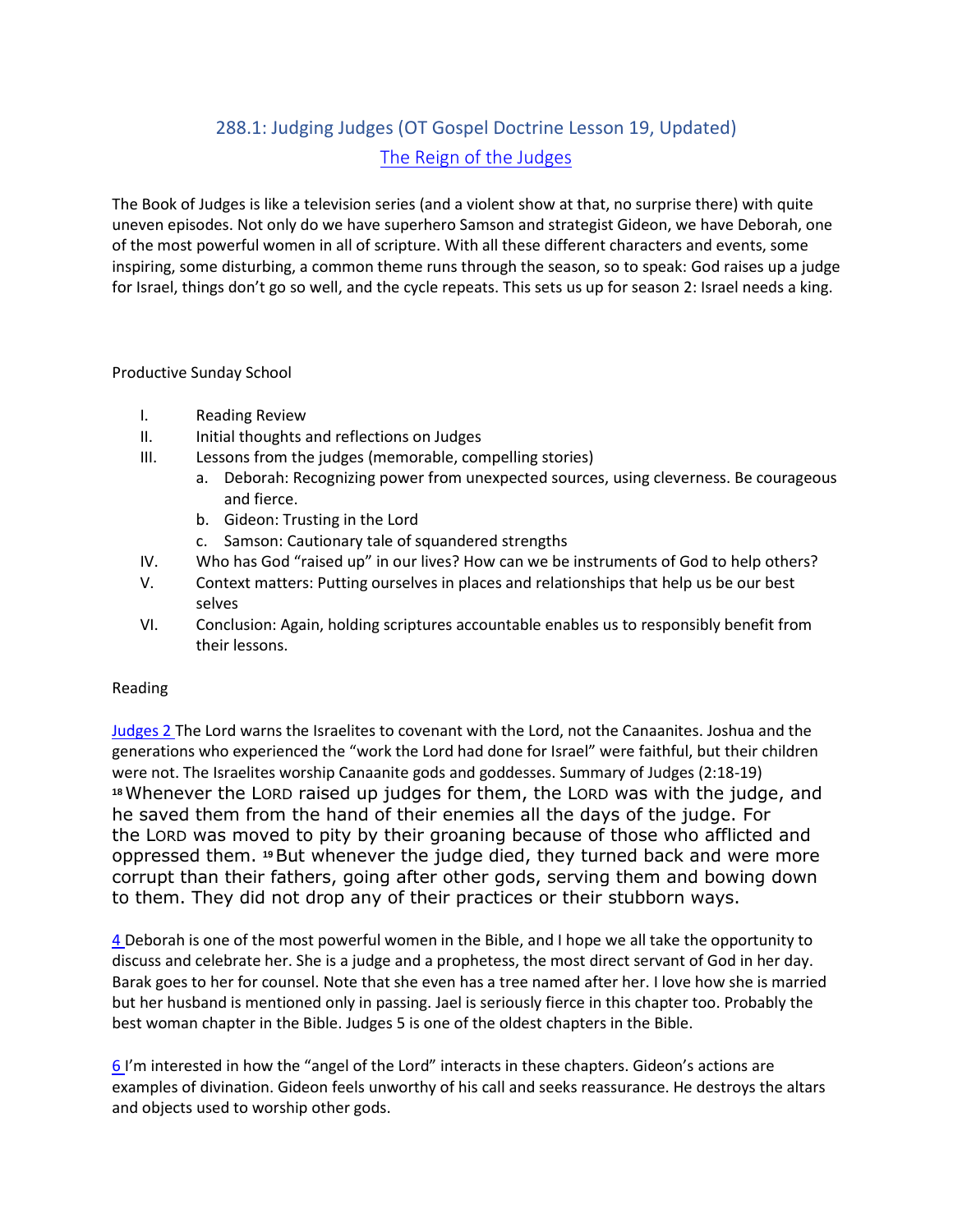[7](http://www.lds.org/scriptures/ot/judg/7?lang=eng) Theme: Relying on the Lord instead of our own strength. God whittles down his army based on their behavior. Interesting that Gideon selects the "if you are afraid" option in vv. 10-11. Gideon needs constant reassurance.

[13](http://www.lds.org/scriptures/ot/judg/13?lang=eng) Note the formulaic pattern: Israelites are evil, God gives them over to their enemies, people plead with the Lord, Lord raises up a judge. Has anyone seen the Samson trailer yet? Pretty cringeworthy I think. Samson is a Nazarite, someone consecrated to the Lord and held to certain standards. Events leading up to Samson's miraculous conception/birth.

[14](http://www.lds.org/scriptures/ot/judg/14?lang=eng) Samson's…. not marriage. The story of Samson is one of squandered gifts. Samson uses his divine strength and cleverness for his own gain, rather than to deliver Israel.

[15](http://www.lds.org/scriptures/ot/judg/15?lang=eng) Samson's near-wife and her family gets burned up out of vengeance? Ack. Samson kills tons of people with a jawbone.

[16](http://www.lds.org/scriptures/ot/judg/16?lang=eng) Sad story of betrayed trust.

## 288.2: Judging Judges (OT Gospel Doctrine Lesson 19, Sunday School) [The Reign of the Judges](https://www.lds.org/manual/old-testament-gospel-doctrine-teachers-manual/lesson-19?lang=eng)

The book of Judges presents a hodgepodge of redemption and anarchy, all leading up to theme of the need for a king in Israel (kind of a teaser for the King David sequel). This portion of the episode covers:

- Lessons we learn from Judges (cycles of apostasy and return which should be familiar to readers of the Book of Mormon)
- Lessons we learn from each story
	- o Deborah and Jael
	- o Gideon
	- o Samson
- Who God has "raised up" in our lives to help us
- How we can surround ourselves by influences that will help us live according to our values